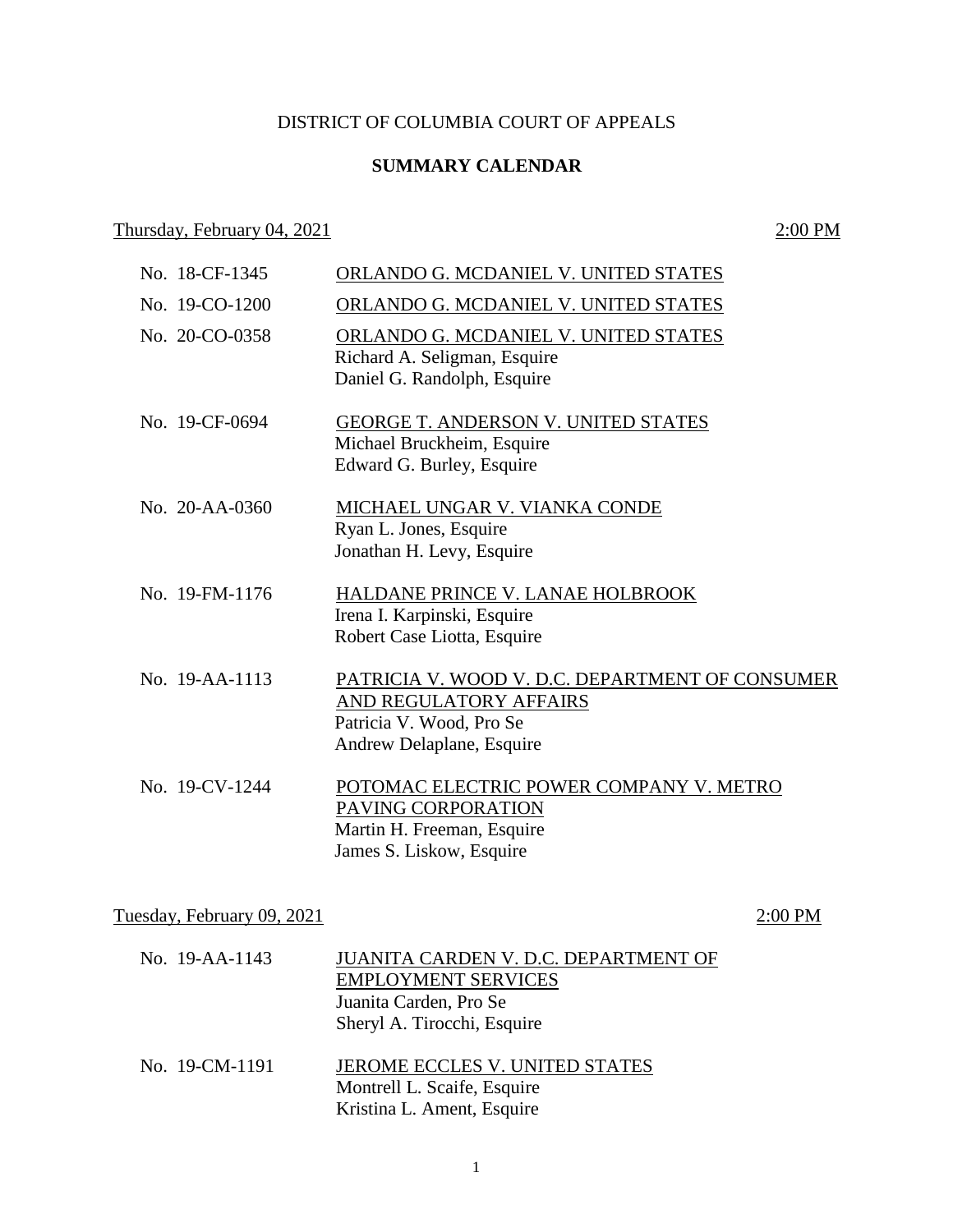| No. 19-CO-0800 | JOHN WESLEY THOMAS V. UNITED STATES<br>John Wesley Thomas, Pro Se<br>Randle Wilson, Esquire        |
|----------------|----------------------------------------------------------------------------------------------------|
| No. 19-CO-0860 | <b>MICHAEL WONSON V. UNITED STATES</b><br>Mindy A. Daniels, Esquire<br>Katherine M. Kelly, Esquire |
| No. 19-CF-0841 | ERICA T. BURGESS V. UNITED STATES<br>Michael Bruckheim, Esquire<br>Carlos Aksel Valdivia, Esquire  |
| No. 19-CO-0941 | DARREL BRACEY V. UNITED STATES<br>Thomas T. Heslep, Esquire<br>Anne Y. Park, Esquire               |

# Thursday, February 11, 2021 2:00 PM

| No. 19-CT-0301 | MIRIAM Y. CLAY V. DISTRICT OF COLUMBIA                                                            |
|----------------|---------------------------------------------------------------------------------------------------|
| No. 19-CT-0302 | MIRIAM Y. CLAY V. DISTRICT OF COLUMBIA<br>John Albanes, Esquire<br>John D. Martorana, Esquire     |
| No. 19-CV-0987 | KEVIETTE HOLMES, V. DISTRICT OF COLUMBIA                                                          |
| No. 19-CV-1005 | ALEXANDER RICH V. RYAN PULLIAM<br>Andrew Phillip McGuire, Esquire<br>Richard S. Love, Esquire     |
| No. 19-CV-0774 | RICHARD GAITHER V. BLONDIE WILLIAMS<br>Richard Gaither, Pro Se<br>Blondie Williams, Pro Se        |
| No. 20-AA-0351 | ROY L. PEARSON, JR. V. D.C. RENTAL HOUSING<br><b>COMMISSION</b><br>Roy L. Pearson, Jr., Pro Se    |
| No. 18-CV-1143 | BEN POURBABAI V. BRYANT BEDNAREK, ET AL<br>Ben Pourbabai, Pro Se<br>Charles F. J. Pierre, Esquire |